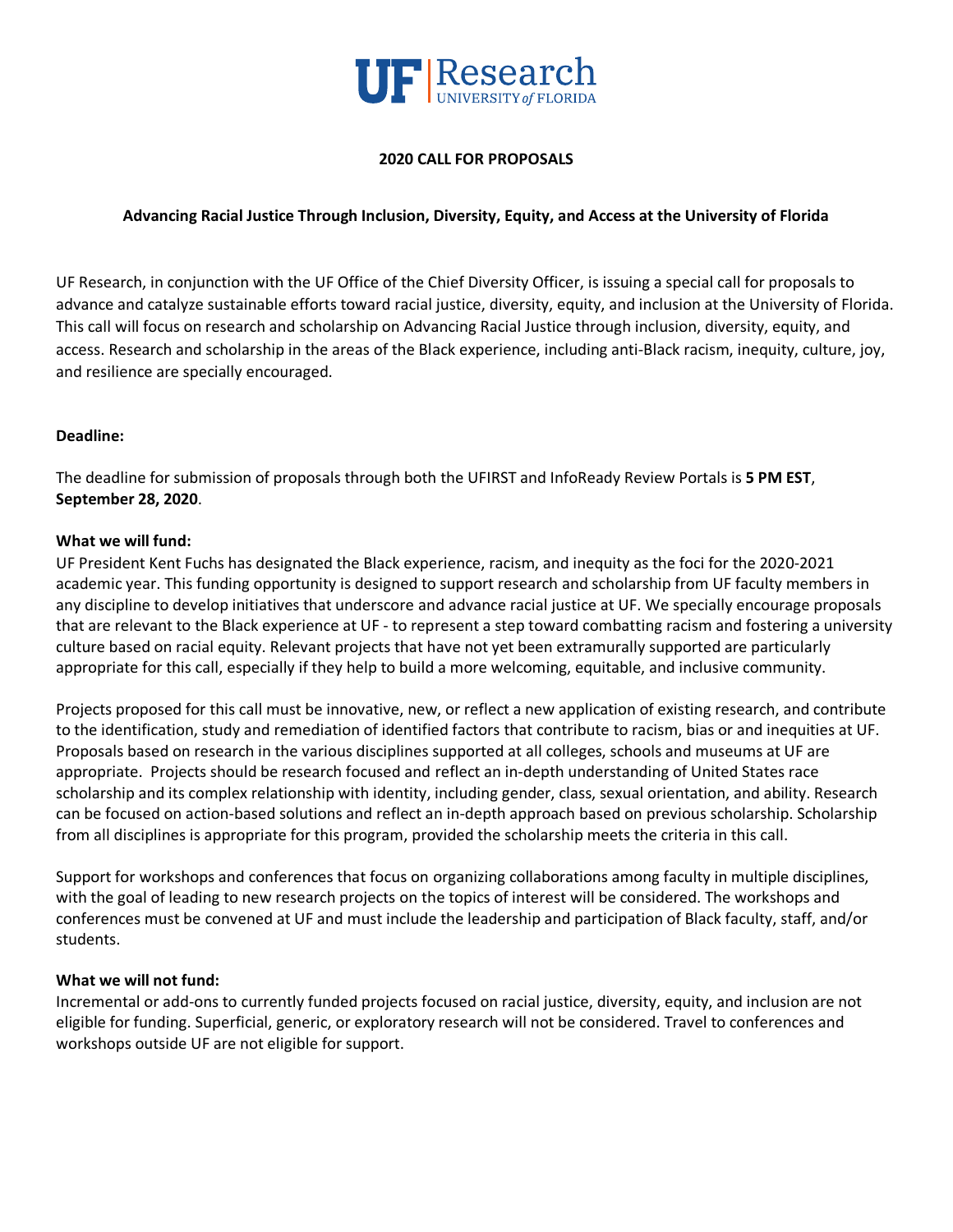

# **Eligibility:**

Proposals may be submitted by any UF faculty member (PI) eligible to submit a proposal to an external funding agency (see Policy on Eligibility to Submit a Proposal for External Funding: https://research.ufl.edu/dsp/proposals/eligibility-tosubmit-a-proposal-for- external-funding.html). Each eligible faculty member (serving as PI or Co-PI) can only submit one proposal, but can serve in other roles in up to two additional proposals. Courtesy, Adjunct, Visiting, and OPS faculty; Assistant In, Associate In, Senior Associate In; Research Associates; and Postdoctoral Associates are not eligible to be PIs for this opportunity. They may, however, participate as co-PIs or co-investigators. Faculty from underrepresented, minority, and historically disadvantaged backgrounds are particularly encouraged to apply. The Higher Education Act defines the term "minority" as an American Indian, Alaskan Native, Black (not of Hispanic origin), Hispanic (including persons of Mexican, Puerto Rican, Cuban, and Central or South American origin), Pacific Islander, or other ethnic groups.

## **Budget**:

UF Research has allocated a total of \$400,000 for this opportunity. Individual project budgets can range from \$15,000 - \$75,000 for the entire project period of **one year**.

## **PROPOSAL REVIEW**

All proposals received will be reviewed by an ad hoc committee composed of diverse faculty from different disciplines and representing multiple academic units at UF. The Vice President for Research at UF, in conjunction with the Chief Diversity Officer, will have final approval for all projects funded by the call. All information submitted in a proposal will be treated as confidential.

## **REVIEW CRITERIA**

The panel members will score the proposals in the following categories (**25 points each**):

- 1.**Theme/Research Area:** Does the theme/research area chosen address a significant challenge in the Black experience at UF? Does the particular area of research represent an existing strength at UF, or an area in which there is potential for significant change and improvement at UF? Are the research goals and objectives welldescribed? Are the goals and objectives the most appropriate to address the challenge? How will failures and setbacks of the project be addressed? Are the milestones of the project appropriate and achievable in the time proposed?
- 2. **Potential for significant impact at UF:** Are the benefits likely to lead to significant positive impact? How will the impact on the target audience be measured? Will the proposed collaborations launch new programmatic efforts/directions at UF? What is the potential to produce and sustain long-term collaboration among the participants at UF?
- 3. **Relevance of faculty background experience and interest:** Does the project team have the necessary expertise in the required fields? Does the project team have a sufficient level of commitment and expertise to execute the goals of the project? Are the existing strengths of the departments/colleges/core resources leveraged sufficiently?
- 4. **Leadership, team diversity and cohesiveness:** Does the PI have sufficient leadership experience? Is there cohesiveness among the participants? Does the project team possess the leadership required to carry the project to a competitive multi-investigator proposal at the national level? Is the team diverse, with all members making an intellectual contribution to the project? Does this team have a prior history/potential of garnering extramural support as a collaborative?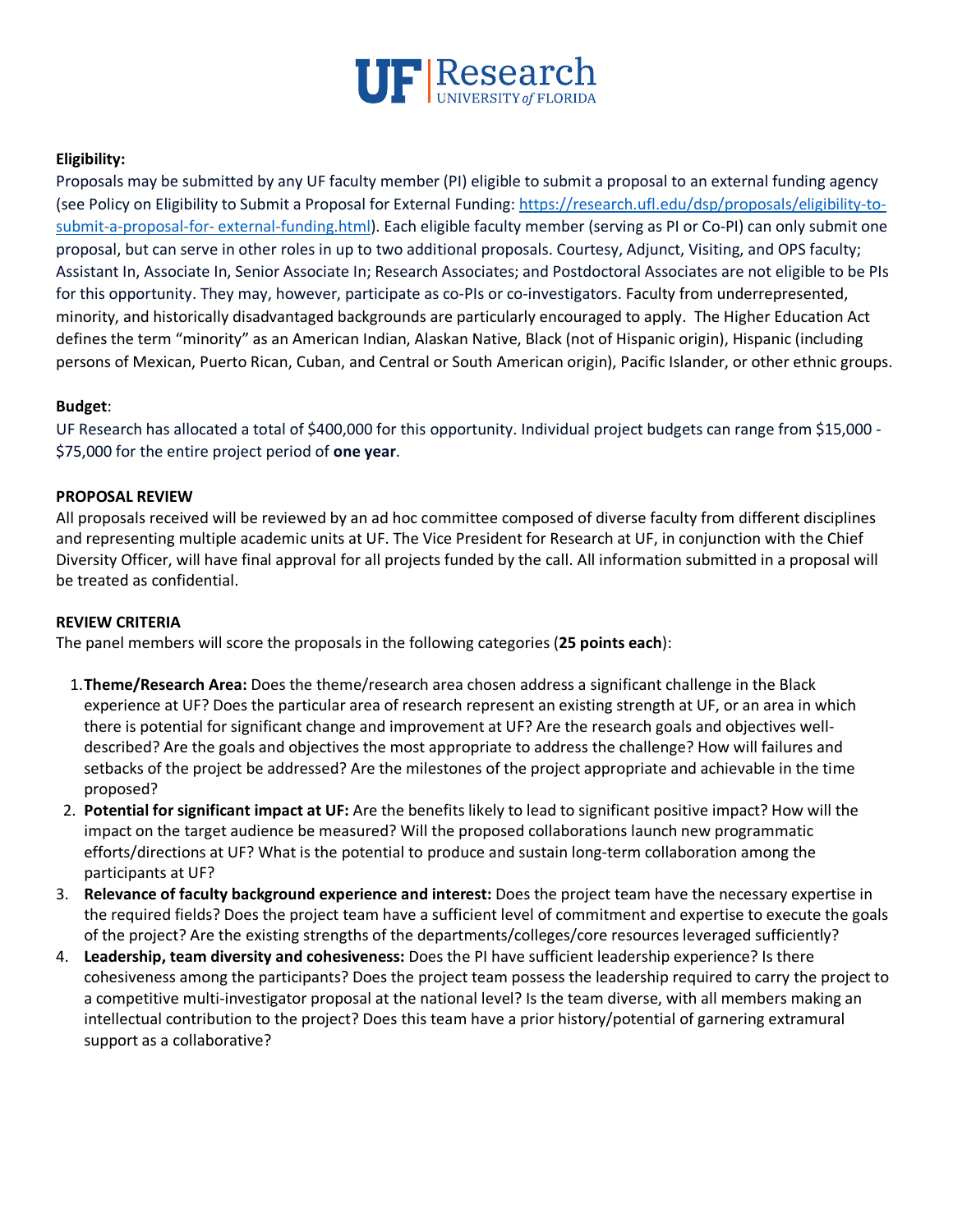

**Each review criterion is 25 points. Please use the "COMMENTS" section below to enter weaknesses and strengths for each proposal (at least a paragraph).** 

| <b>Project Title</b> | PI | Theme /<br>Research<br>Area | <b>Potential</b><br>for<br><b>Significant</b><br><b>Impact</b> | <b>Relevance:</b><br><b>Faculty</b><br><b>Background</b><br>& Experience | Leadership<br>and Team<br><b>Cohesiveness</b> | <b>Total</b><br><b>Points</b> |
|----------------------|----|-----------------------------|----------------------------------------------------------------|--------------------------------------------------------------------------|-----------------------------------------------|-------------------------------|
|                      |    |                             |                                                                |                                                                          |                                               |                               |

### **GUIDELINES FOR SUBMISSION**

Proposals must be submitted through UFIRST and the title of the proposal MUST begin with OR-DRPD-ARJ2020: XXXXXXXXX. Proposals must be uploaded in PDF format only, as ONE file (name file: 2020\_ARJ/PI last name). PLEASE DO NOT UPLOAD MULTIPLE VERSIONS OF THE PROPOSAL OR SCANNED FILES.

Proposals submitted will go through the standard approval process: PI, Department Chair and Dean.

## *Proposals must also be submitted through the InfoReady Review portal as a single pdf document https://ufresearch.infoready4.com/#*

**Formatting**: Proposals should be at least in 11 point font or greater, with at least 0.5 inch margins throughout. Figure legends and tables can be in 10 point font.

Proposals should consist of the following materials in this sequence:

**1. COVER PAGE** containing the following:

### Proposal Title**: OR-DRPD-ARJ2020:**

Principal Investigator/Institutional, College and Departmental Affiliation:

Telephone:

E-mail:

Co-Investigators (if applicable)- please fill out the Co-investigator table when uploading to InfoReady in addition to cover page:

## 2. **OBJECTIVE**

## **Problem Statement (300 words)**

Describe the specific problem/challenge that you are addressing, using layperson's language, so it can be understood by colleagues outside your discipline, alumni, and educated members of the general public.

• Why does the problem exist in the current environment?

• What is the best approach that will break the barrier to progress? Where are the pressure points where the smallest change can have the biggest impact?

• Why does this problem need a team approach?

• Focus on setting the goals your solution will achieve (versus describing how you intend to solve it). Outline 2-3 specific, measurable, achievable, and time-sensitive goals, relevant to the specific problem you have identified, that you plan to accomplish.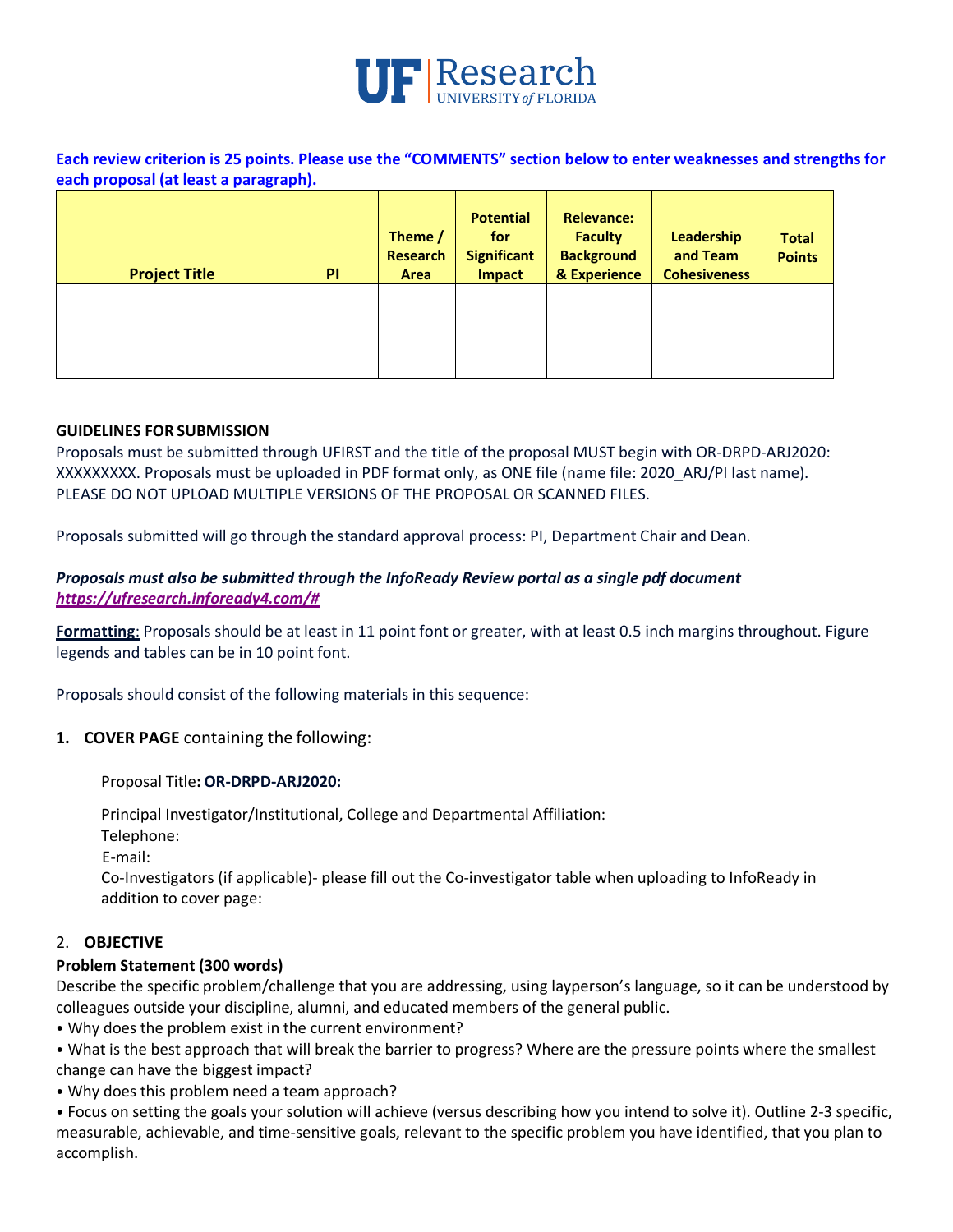

# **The Need to Address the Problem (100 words)**

• Who or what is affected by the problem/challenge you have identified – faculty, staff, students, the UF community at large?

## 3. **YOUR PROPOSED SOLUTION**

## **Solution Overview (750 words)**

In layperson's terms, please address the following:

- Why is your proposed approach best suited to address the challenge you have identified?
- What are the benefits of your approach? Describe who will benefit from your solution and the benefits or outcomes of your solution. How will it benefit the specific group you have identified?
- How will you know that you are making progress?

# **Description of Plan (500 words)**

• Provide a detailed explanation of the process/method you feel is best suited to address the challenge you have identified.

• What makes this the most valid approach at this time?

• What other alternate strategies (if they exist) have you considered, or have been tried? Why will the alternate approaches not help solve the same challenge?

# **Potential barriers to success (150 words)**

• What are the potential risks of the approach you have chosen? Describe any barriers to the short- and long-term success of the project. How will you address them? Are there any deal breakers?

## **Outcomes of this project (150 words**)

• Describe the outcomes and impact of your project on the discipline(s), the team, UF and society at large. Will this approach/research lead to improvement in race and race relations at UF?

## **Milestones and Timelines (150 words)**

• What are the key milestones that indicate you are making progress toward your goals?

• Provide a timeline on the accomplishment of the goals that will help reach your objective. Describe how this award will allow you to reach your milestones.

## **Sustainability plan (100 words)**

- What are the plans to ensure sustainability of this area of research and/or scholarship beyond the initial seed funding?
- What are the key elements required for sustained implementation of the project you have proposed?

# 4. **QUALIFICATIONS OF THE PIs (200 words)**

• Explain the contributions of the PIs, and why they are the best qualified to lead/accomplish the project. Explain the contribution of each of the participating faculty on the team; and why this problem needs a team approach. • In addition, please attach a 2- to 4-page (maximum) resume/CV/biosketch for each faculty member involved in the project. Please include all current and pending support for research and scholarship in your field of expertise. • Please highlight the relevant experience in the focus areas of this RFA.

5. **REFERENCES** should be cited together at the end of the proposal. No page limit.

# 6. **BUDGET, START DATE and BUDGET JUSTIFICATION**

Start as a new page and describe the budget to support your project by providing **detailed budget table** (template below). The budget may include all normally allowable direct costs of research, with the **exception of faculty salaries**. There are **no Indirect Costs** associated with these awards.